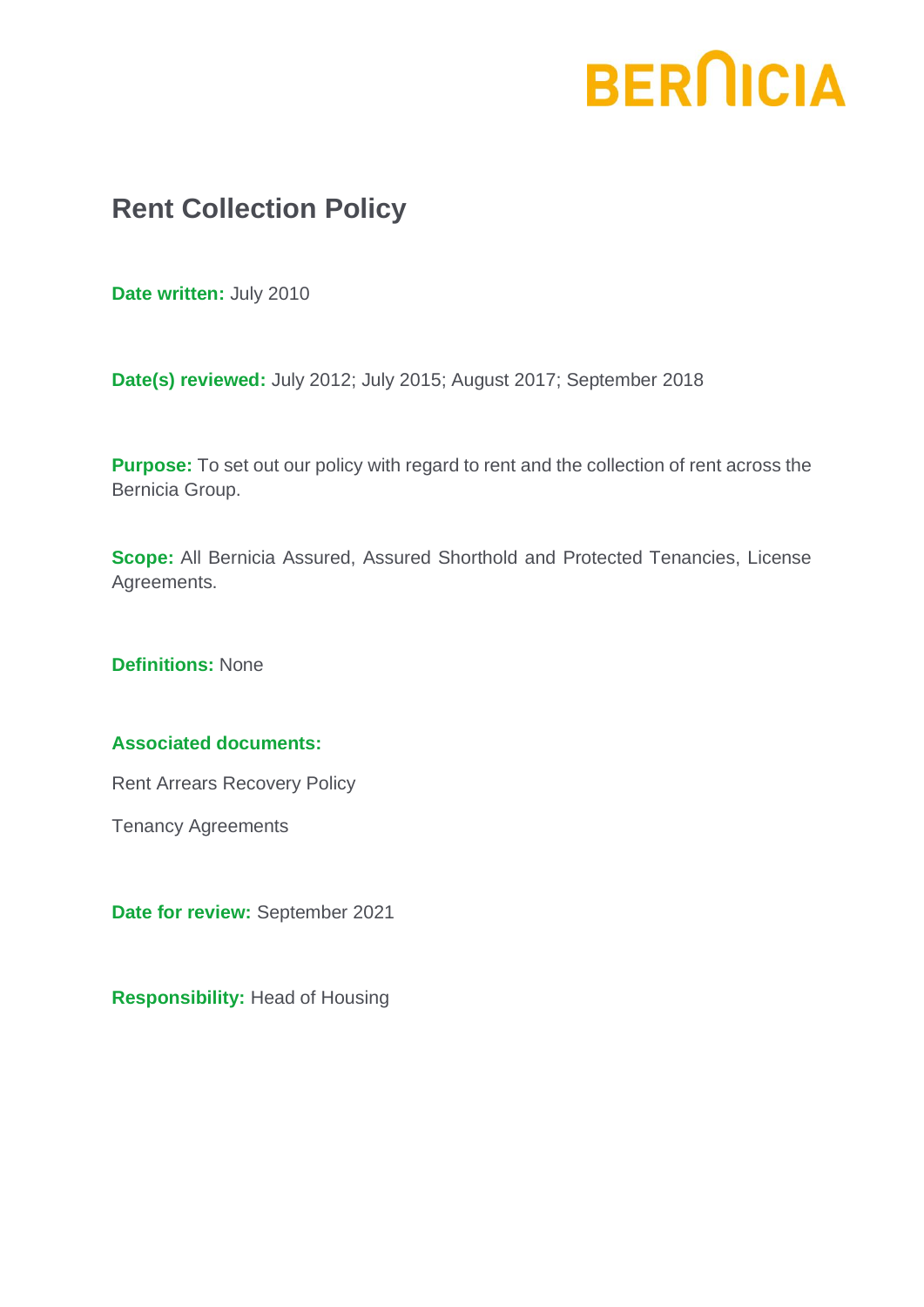# **Policy**

## **1. Introduction**

- 1.1 It is important that we are successful in collecting rents to meet our current and future business and financial commitments.
- 1.2 We will seek to maximise the collection of rent and service charges by ensuring that all tenants receive the appropriate support and advice to enable them to deal with their financial affairs.
- 1.3 This policy sets out the facilities and services available to tenants to assist them with meeting their obligations to pay rent and related charges.
- 1.4 It is our policy, when dealing with tenants who are experiencing difficulty in paying their rent, to adopt a sympathetic but firm approach and to display flexibility in dealing with tenants in an individualistic manner, whilst having regard to the overall recovery procedure.
- 1.5 We believe personal contact with tenants is an important part of the rent recovery process and will visit those experiencing difficulty in paying rent at an early stage to ascertain the reasons for non-payment in accordance with our rent recovery procedure.
- 1.6 The ultimate sanction against those in arrears is repossession of the property. However, we will only consider this action when we are satisfied that all possible steps to assist the tenant have been taken to avert the action.

#### **2. Policy statements**

- 2.1 We will endeavour to offer tenants as many different ways to pay their rent as possible, these will include:
	- Payment by post
	- Swipe card payment at a local post office
	- Direct Debits
	- Standing order payments
	- Recurring card transactions
	- Payment Online via [www.allpay.net](http://www.allpay.net/)
	- Swipe Card payment at any Pay-point outlet
	- Payment by telephone using All-pay's automated facility
	- 2.2 We will continually publicise all the payment methods available to our tenants and seek to implement new rent payment methods as they are developed.
- 2.3 We will encourage our tenants to pay their rent regularly in advance and will regularly review payment methods offered to ensure that they are accessible, efficient and effective.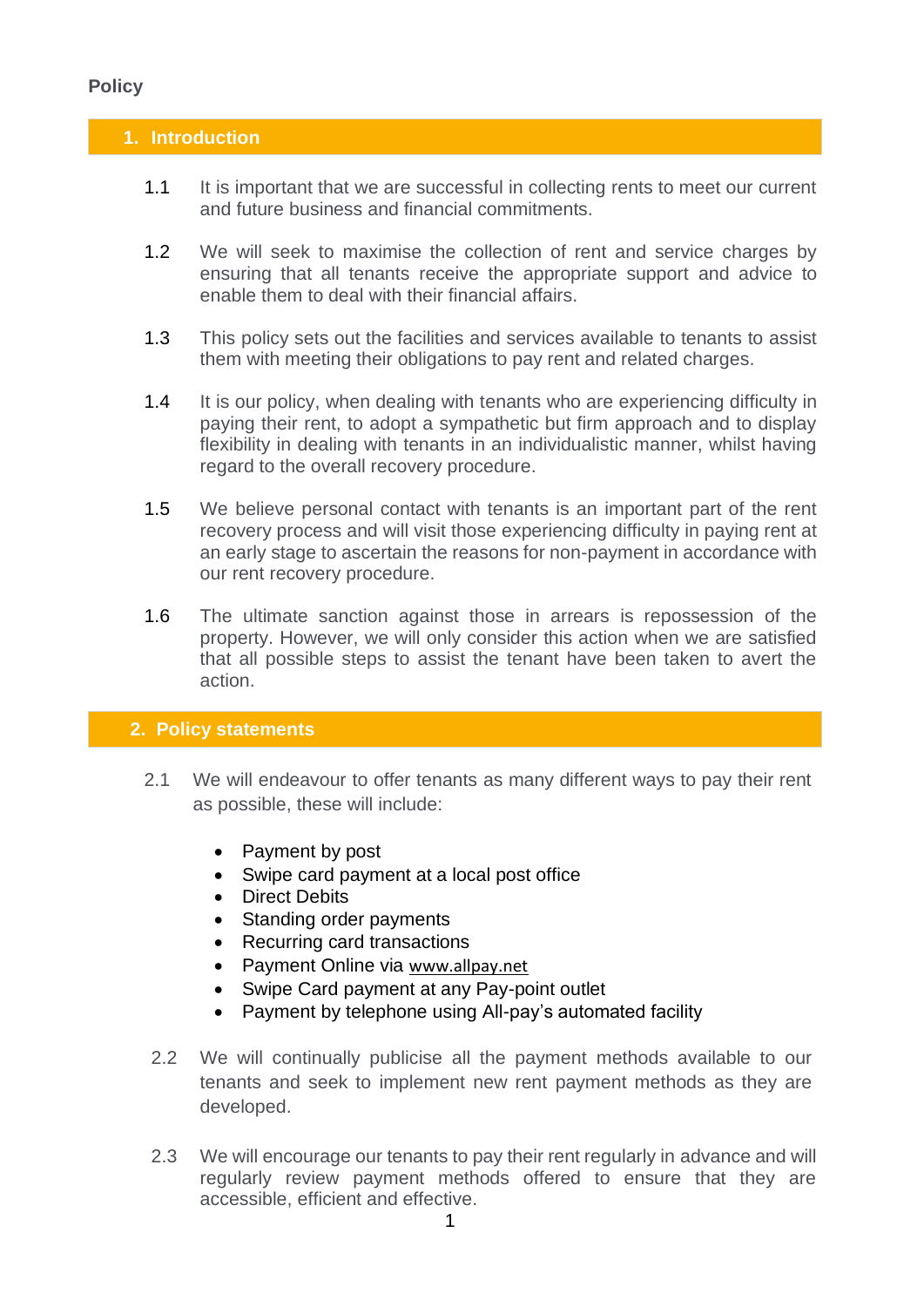- 2.4 We will review our rent collection process on a regular basis in accordance with customer feedback
- 2.5 We will send each tenant a statement of their rent account on a quarterly basis.

#### **3. Responsibility for implementation**

3.1 It is the responsibility of the Head of Service (North & South), Retirement Housing Manager and the Assistant Director (Care & Support) to ensure that this policy is carried out effectively with the support of the Service Coordinators/Team Leaders.

#### **4. Actioning the policy**

4.1 This policy will be actioned in all instances where rent or service charges are levied to tenants.

#### **5. Monitoring the policy**

- 5.1 This policy will be monitored using a series of key performance indicators which are detailed in the Bernicia Performance Management Framework. These include analysis of current arrears; percentage of rent collected, and voids rent loss, as well as other indicators.
- 5.2 In addition, we will also consider more localised indicators to monitor specific elements of this policy, such as how people pay and access to ensure that we can continually improve the service.

#### **6. Resources**

6.1 There should be no additional resources required in order to fulfil the commitments in this policy.